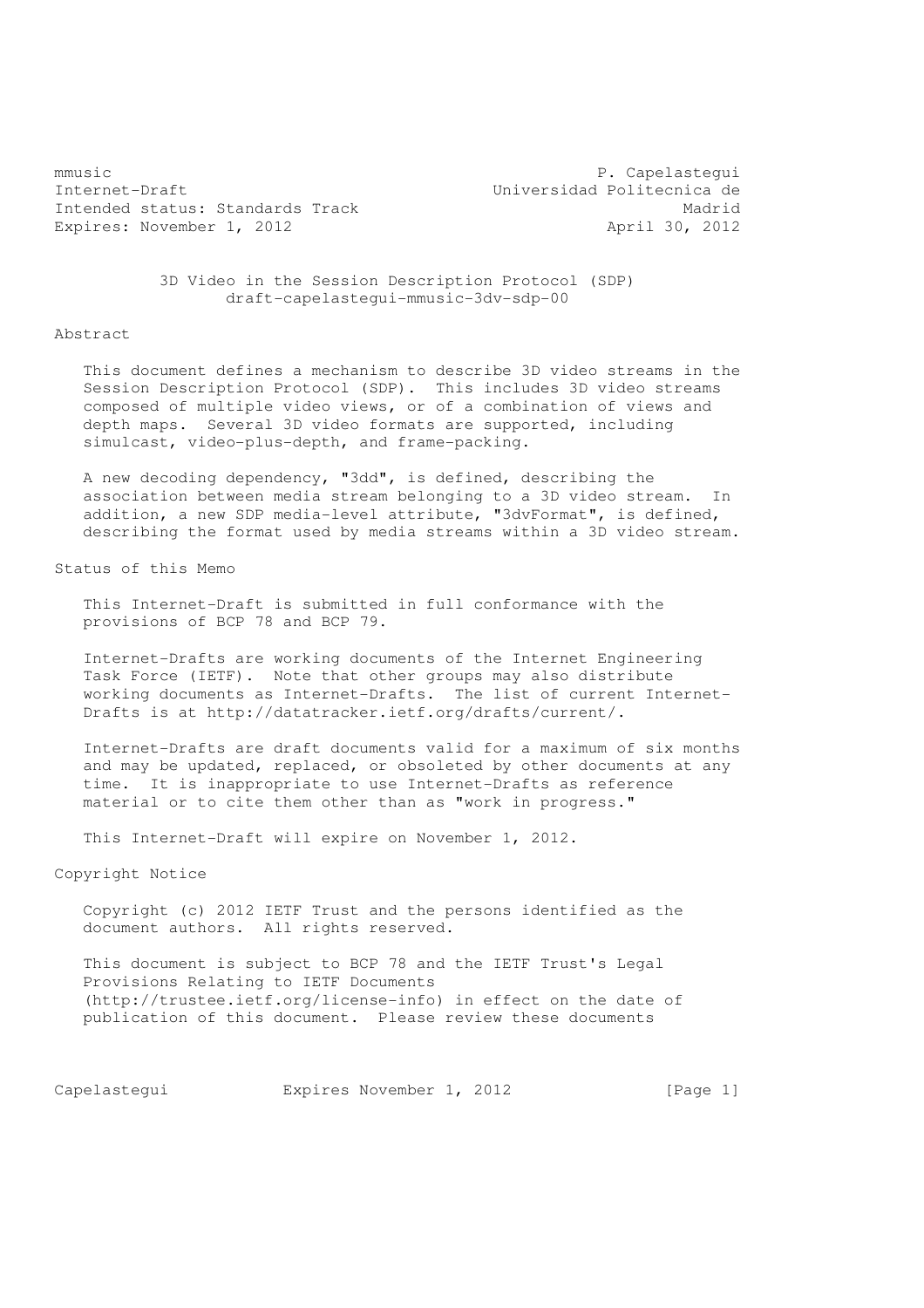carefully, as they describe your rights and restrictions with respect to this document. Code Components extracted from this document must include Simplified BSD License text as described in Section 4.e of the Trust Legal Provisions and are provided without warranty as described in the Simplified BSD License.

# Table of Contents

| 1 <sup>1</sup>                                          |                |
|---------------------------------------------------------|----------------|
| 1.1. Requirements Language                              | 3              |
|                                                         | 3              |
| Decoding dependency of 3D video streams<br>3.           | $\overline{4}$ |
| 4. The "3dvFormat" media attribute                      | 5              |
| The "depth-map-simulcast" 3D format attribute 5<br>4.1. |                |
| 4.2. The "depth-map-metadata" 3D format attribute 6     |                |
| 4.3. The "stereo-view" 3D format attribute  7           |                |
| 4.4. The "frame-pack" 3D format attribute 8             |                |
| 5. Usage with SDP offer/answer model 9                  |                |
| 5.1. Backward compatibility 10                          |                |
|                                                         |                |
| 6.1. Example session with single 3D video option 10     |                |
| 6.2. Test Scenario: Multiple 3D options 11              |                |
|                                                         |                |
| 7.1. "3dvFormat media attribute 13                      |                |
| 7.2. "depth-map-simulcast" 3D format attribute 13       |                |
| 7.3. "depth-map-metadata" 3D format attribute 13        |                |
| 7.4. "stereo-view" 3D format attribute  13              |                |
| 7.5. "frame-pack" 3D format attribute 13                |                |
| 8. Security Considerations 13                           |                |
| 9.                                                      |                |
|                                                         |                |
|                                                         |                |

Capelastegui Expires November 1, 2012 [Page 2]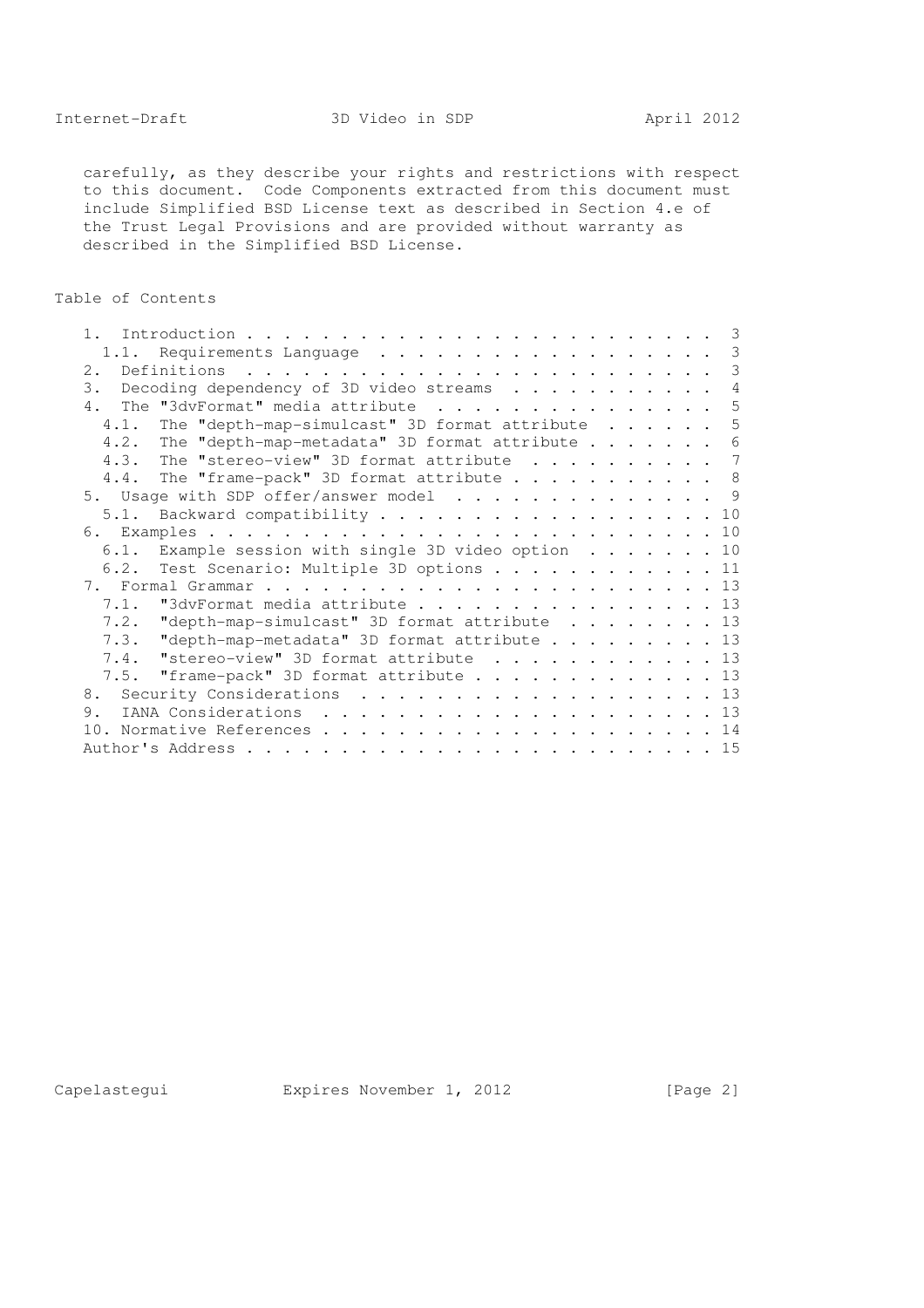## 1. Introduction

 3D video applications convey depth information by showing a different view for each eye of a user. In order to achieve this, 3D video streams need to include additional information compared to conventional 2D video streams, either in the form of extra views, or auxiliary maps such as depth maps , or a combination thereof. These views and maps can be transported in a variety of ways, including, among others: as separate RTP streams (simulcast), frame-packed in a single video stream [HDMIv1.4a], or using the video-plus-depth format [ISO/IEC 23002-3].

 The Session Description Protocol (SDP) [RFC4566] lacks the means to describe neither of these transport techniques for 3D video. This document extends SDP to support the description of multimedia sessions using 3D video encapsulated as simulcast streams, using frame-packing techniques, or using the video-plus-depth format.

 [RFC5583] defines a mechanism to signal the decoding dependency of media descriptions in SDP. This document extends that mechanism by defining a new SDP decoding dependency type, '3dd', describing the association between media streams belonging to a 3D video stream. In addition, a new SDP media-level attribute, '3dvFormat', is defined to describe the format used by media streams composing a 3D video stream. Several formats for 3D video are described in this specification, including simulcast stereo video, simulcast video and depth map, various frame-packing schemes, and streams using video plus-depth.

## 1.1. Requirements Language

 The key words "MUST", "MUST NOT", "REQUIRED", "SHALL", "SHALL NOT", "SHOULD", "SHOULD NOT", "RECOMMENDED", "MAY", and "OPTIONAL" in this document are to be interpreted as described in RFC 2119 [RFC2119].

2. Definitions

 3D video stream: A video stream that conveys depth information by showing different perspectives of a scene to each eye of an observing user. A 3D video stream is typically composed of multiple video streams ('views'), or a combination of video streams and auxiliary data maps such as depth maps

Capelastequi **Expires November 1, 2012** [Page 3]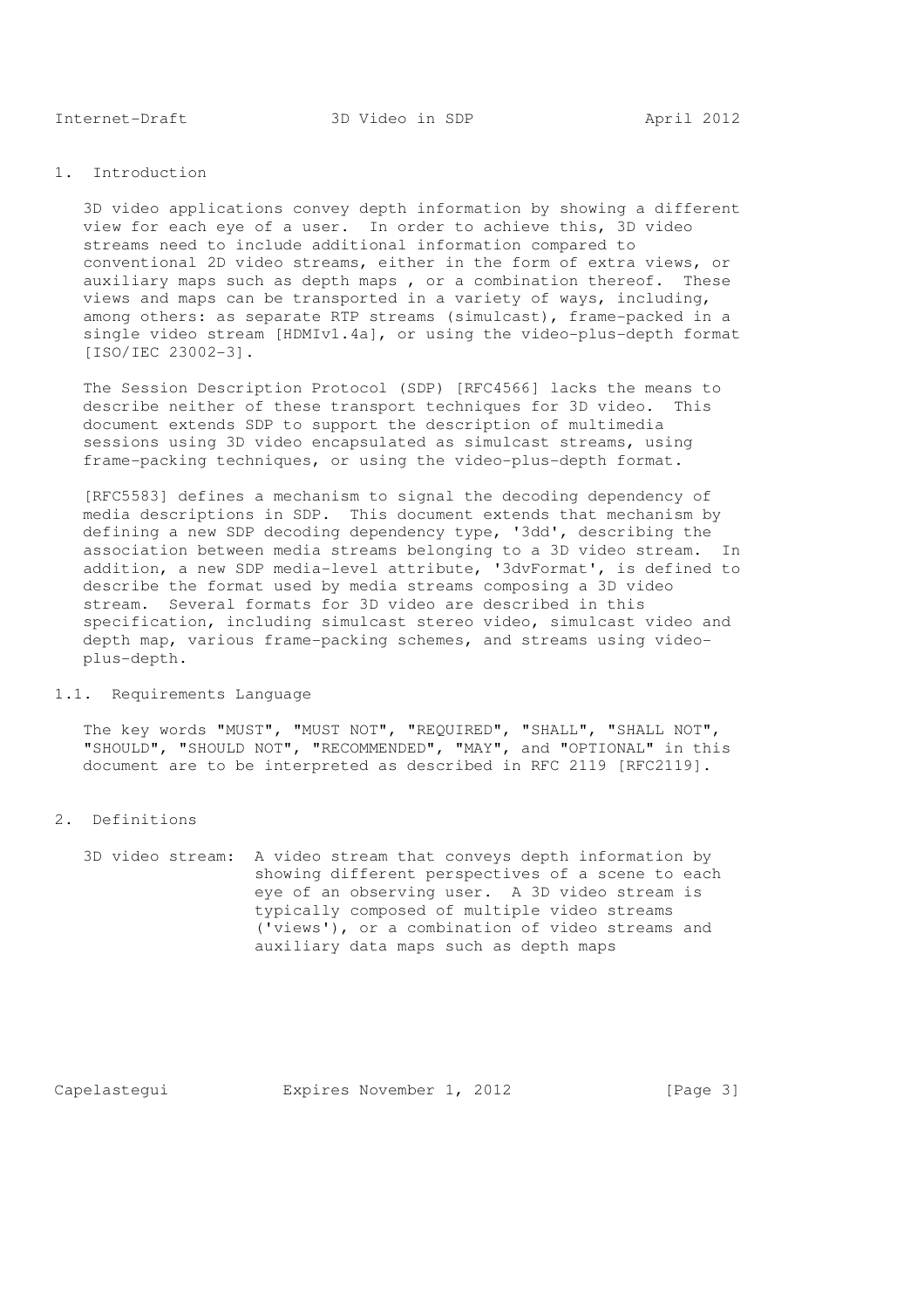Internet-Draft 3D Video in SDP April 2012

|                    | 2D video stream: A video stream that lacks 3D depth information. |
|--------------------|------------------------------------------------------------------|
| View:              | A video stream that represents a specific point of               |
|                    | view of the scene in a 3D video stream.                          |
| Depth Map:         | An auxiliary data stream that associates a Z-value               |
|                    | to each pixel of a view within a 3D video stream.                |
|                    | Depth maps are often encoded as grey scale video                 |
|                    | streams.                                                         |
| Simulcast:         | A method for the transmission of 3D video streams                |
|                    | that consists on sending additional views and                    |
|                    | auxiliary data streams as a separate RTP streams.                |
|                    | Video-plus-depth: (also known as MPEG-C Part 3) A method for the |
|                    | transmission of 3D video streams consisting on                   |
|                    | encapsulating a depth map as metadata within a 2D                |
|                    | video stream. This mechanism, standardized in                    |
|                    | $[ISO/IEC 23002-3]$ , is compatible with MPEG-2 and              |
|                    | H.264/AVC, and allows for backwards compatibility.               |
| $Frame - packing:$ | A method for the transmission of 3D video streams                |
|                    | that consists on multiplexing several views and/or               |
|                    | auxiliary data within a single video stream, using               |
|                    | either spatial multiplexing or time multiplexing.                |
|                    | Frame-packing is supported by standards like                     |
|                    | $[HDMIV1.4a]$ and $[ITU-T H.264]$ .                              |

3. Decoding dependency of 3D video streams

 The "depend" SDP attribute, defined in [RFC5583] describes the decoding dependency between two or more media descriptions. This specification defines a new dependency type for the "depend" attribute:

 o 3dd: 3D video dependency - indicates that the described media stream belongs to a 3D video stream, and requires other media streams to render the 3D video. When "3dd" is used, all required media streams for the Operation Point MUST be identified by identification-tag and fmt-dependency following the "3dd" string.

 Like other dependency types, 3dd is used in combination with the "DDP" grouping semantic, which is defined in [RFC5583], and based on the SDP grouping framework [RFC5888]. Whenever a 3D video stream is composed of multiple media descriptions, these media descriptions MUST be included in the same DDP group.

 The media decoding dependency terminology defined in [RFC5583] can be applied to 3D video streams as follows:

Capelastegui Expires November 1, 2012 [Page 4]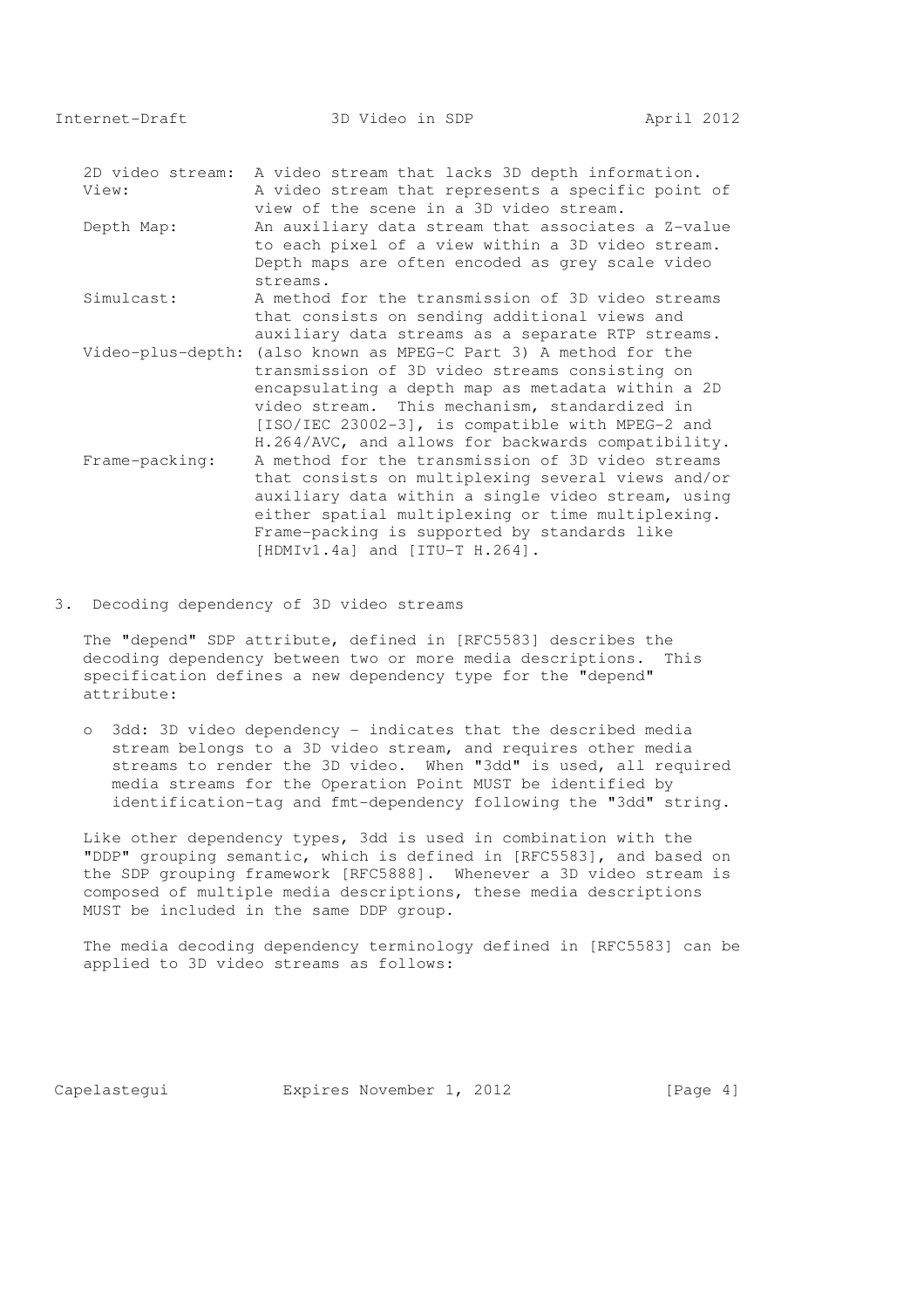- o Media Bitstream: A 3D video stream is considered a Media Bitstream for the purposes of 3dd decoding dependency.
- o Media Partition: Each separate media description composing a 3D video stream is considered a Media Partition. Note that each Media Partition usually contains a single video view or depth map, but can also include multiple of views/maps, e.g. when using frame-packing techniques.
- o Operation Point: A subset of a 3D Media Bitstream that includes all Media Partitions required for reconstruction at a certain point of quality, number of views or depth maps, or other property. Note that a valid Operation Point for a 3D Media Bitstream can be a 2D video lacking any depth information.
- 4. The "3dvFormat" media attribute

a=3dvFormat:<fmt> <attribute>:<value>

 This section defines a new media-level attribute for SDP, "3dvFormat", which can be used to describe the transport format of a media stream in a 3D video stream. This attribute can indicate that a media description corresponds to a specific view within a 3D stream, or to a depth map, or to a combination of views or depth maps encapsulated with frame-packing techniques or with the video-plus depth mechanism.

 A media description can have multiple "3dvFormat" attributes; each attribute is mapped to a media format specified for the media, indicated by <fmt>. Only one "3dvFormat" attribute is allowed per media format.

 Each "3dvFormat" attribute indicates a property (known as a "3D format attribute") associated to a media format of its media description. The 3D format attribute consists on an attribute-value pair, with the form "<attribute>:<value>". This specification defines four 3D format attributes: "depth-map-simulcast", "depth-map metadata", "stereo-view", "and frame-pack".

 New 3D format attributes can be defined, but they MUST be registered with IANA, following the registry described in Section 9.

4.1. The "depth-map-simulcast" 3D format attribute

a=3dvFormat:<fmt> depth-map-simulcast:<associated\_video>

 The 3D format attribute "depth-map-simulcast" indicates that a media stream represents a depth map associated with a view within the same 3D video stream. A depth map described by this attribute is

Capelastequi **Expires November 1, 2012** [Page 5]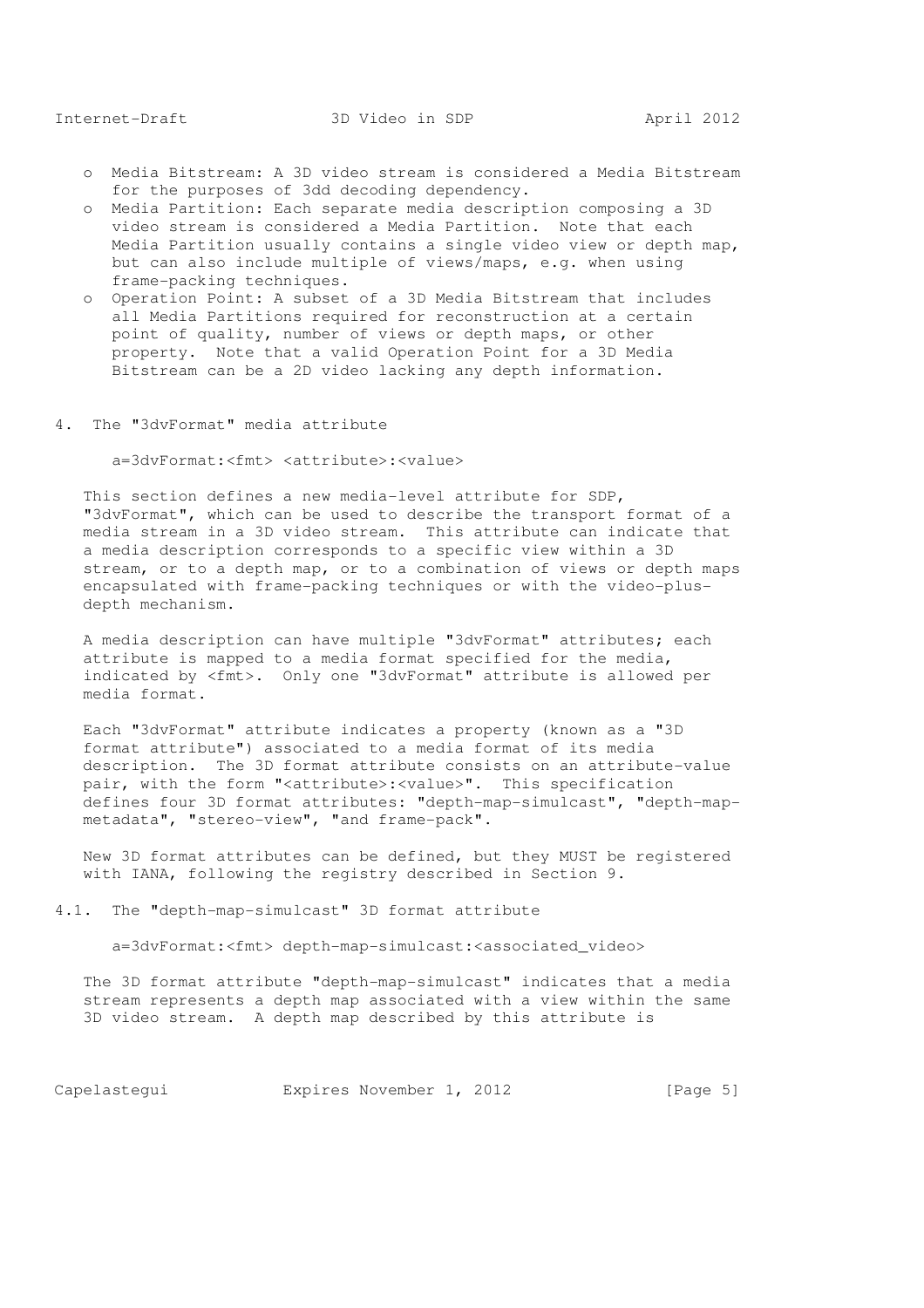transmitted as a separate transport stream from its corresponding view.

 <associated-video> is the media stream identification (the "a=mid" attribute, as defined in [RFC5888]) of the video stream associated with this depth map.

 A media description with the "depth-map-simulcast" 3D format attribute MUST be included in a DDP group. This group MUST include a video stream representing the view associated with the depth map. Finally, the depth map media description MUST include a "depend" attribute with the "3dd" dependency type, indicating dependency to one or more media formats within that video stream.

Example:

 a=group:DDP 1 2 m=video 1111 RTP/AVP 99 a=rtpmap:99 H264/90000 a=mid:1 m=video 1112 RTP/AVP 99 a=rtpmap:99 H264/90000 a=3dvFormat:99 depth-map-simulcast:1 a=mid:2 a=depend:99 3dd 1:99

 The example shows two media descriptions forming a 3D video stream, of which the first one (mid:1) represents a video view, and the second one (mid:2) the depth map for that view. The depth map cannot be used without its corresponding view, and this is reflected in the "depend" attribute.

#### 4.2. The "depth-map-metadata" 3D format attribute

a=3dvFormat:<fmt> depth-map-metadata:<associated\_video>

 The 3D format attribute "depth-map-metadata" indicates that a media stream represents a depth map associated with a view within the same 3D video stream. A depth map described by this attribute is transmitted as part of the same transport stream as its corresponding view, in the form of metadata. If the view associated with this depth map is a MPEG-2 or H.264/AVC video stream, the depth map follows the format defined in MPEG-C part 3 [ISO/IEC 23002-3].

 <associated-video> is the media stream identification (the "a=mid" attribute, as defined in [RFC5888]) of the video stream associated with this depth map.

Capelastequi **Expires November 1, 2012** [Page 6]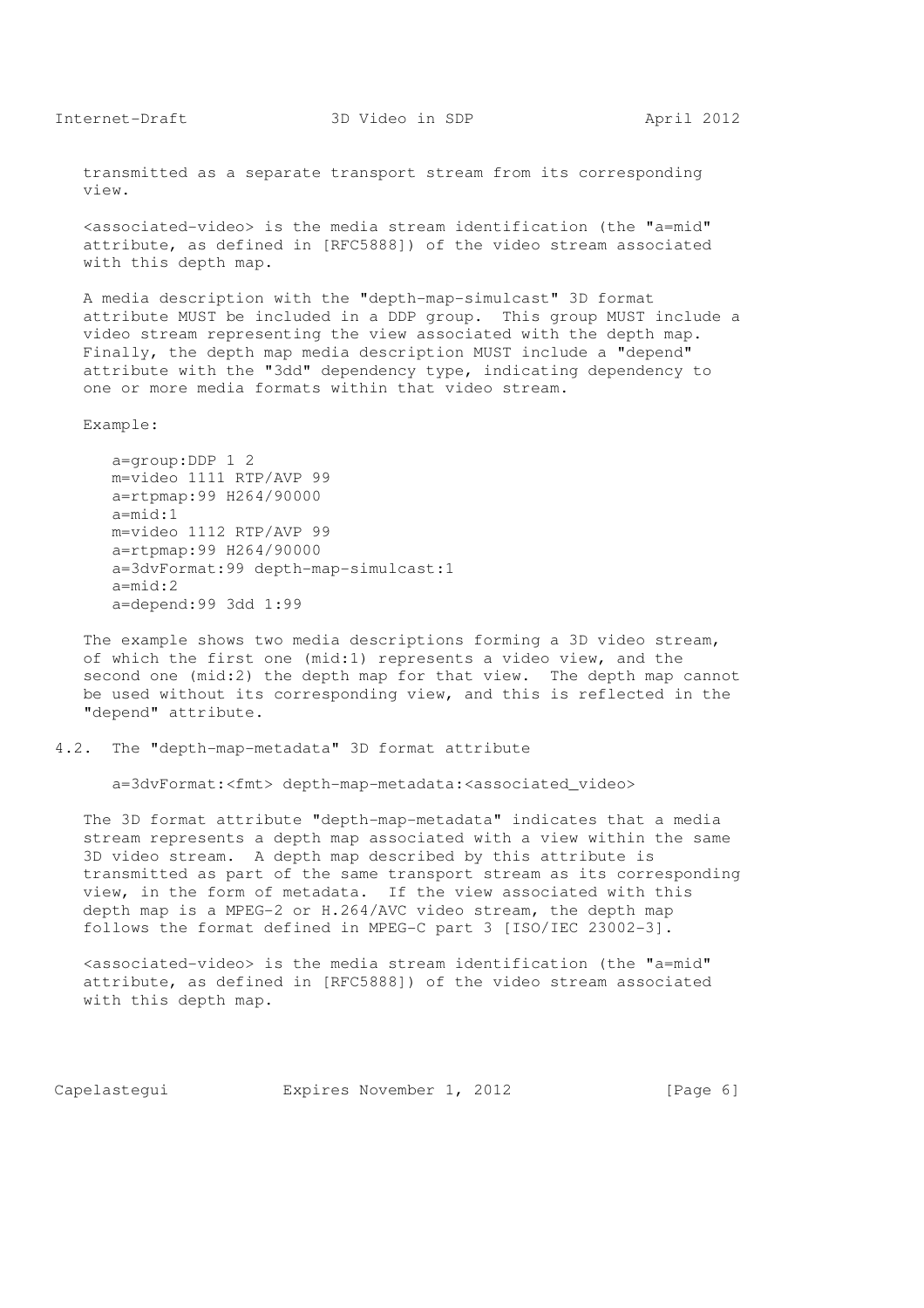A media description with the "depth-map-simulcast" 3D format attribute MUST be included in a DDP group. This group MUST include a video stream representing the view associated with the depth map. Finally, the depth map media description MUST include a "depend" attribute with the "3dd" dependency type, indicating dependency to that video stream.

 It is important to note that, when a media format with a "depth-map metadata" is used, the transport information for that media stream such as port, connection address or transport protocol MUST be ignored. In this case, the depth map is transmitted as part of the media stream of its associated view, rather than as a separate stream.

Example:

 a=group:DDP 1 2 m=video 1111 RTP/AVP 99 a=rtpmap:99 H264/90000 a=mid:1 m=video 1112 RTP/AVP 99 100 a=rtpmap:99 H264/90000 a=3dvFormat:99 depth-map-simulcast:1 a=rtpmap:100 H264/90000 a=3dvFormat:100 depth-map-metadata:1 a=mid:2 a=depend:99 3dd 1:99; 100 3dd 1:99

 The example shows two media descriptions forming a 3D video stream, of which the first one (mid:1) represents a video view, and the second one (mid:2) the depth map for that view. Two possible configurations for the depth map are offered, one using simulcast (payload type 99), and the other transmitting the depth map as metadata (payload type 100). If the depth map stream is configured as metadata, the port specified in that media description (1112) will be ignored, since the depth map will be transmitted within the video view stream. On the other hand, if the simulcast option is used, the depth map will be transmitted as a separate stream using the specified port and transport, as usual.

```
4.3. The "stereo-view" 3D format attribute
```
a=3dvFormat:<fmt> stereo-view:<view-type>

 The 3D format attribute "stereo-view" indicates whether a video stream is associated with the left-eye view or the right-eye view of a stereo 3D video stream.

Capelastequi **Expires November 1, 2012** [Page 7]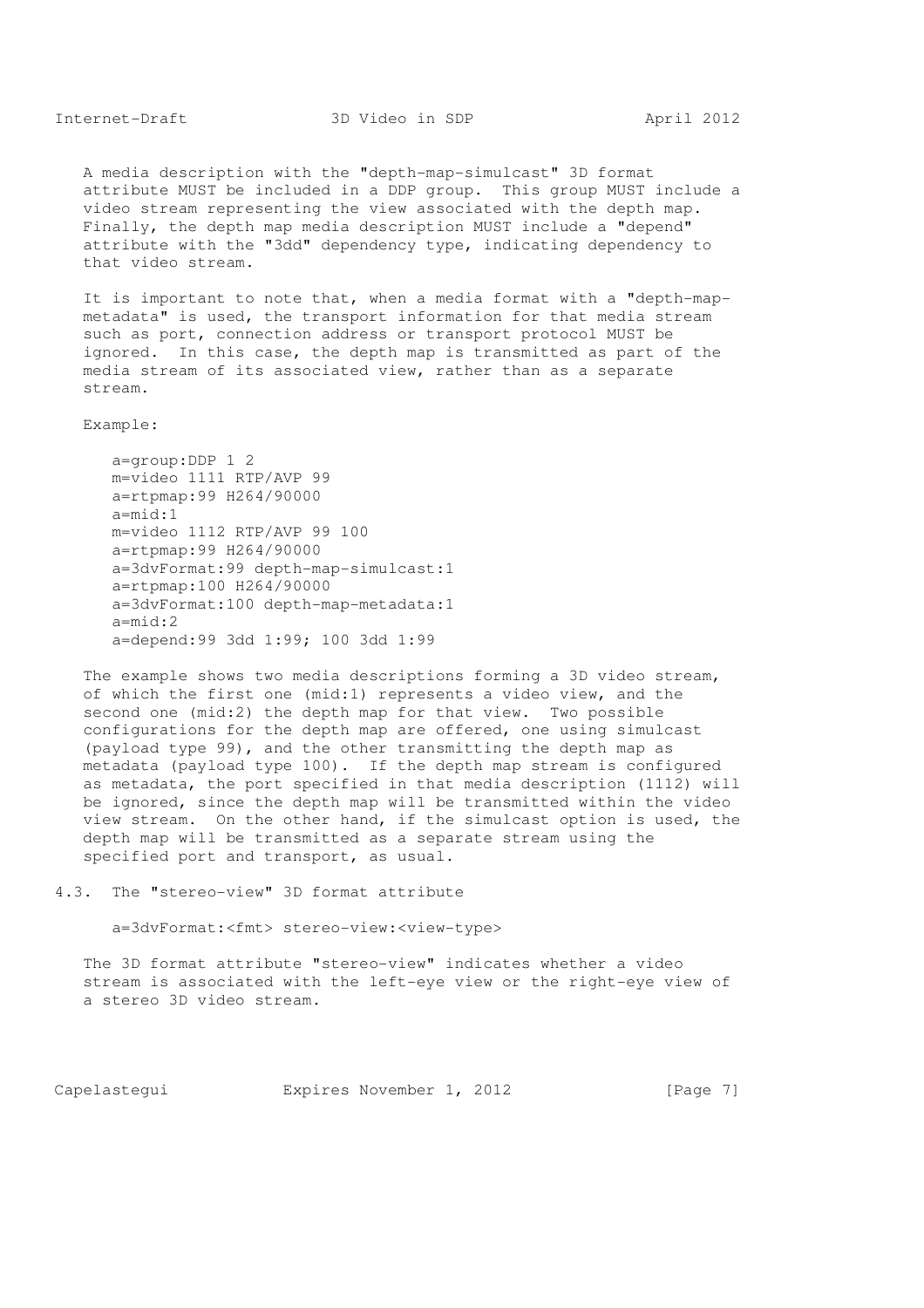<view-type> indicates which view is associated with the media stream. It can have the value "left", for the left-eye view, or "right", for the right-eye view.

 A media description with the "stereo-view" 3D format attribute MUST be included in a DDP group. This group MUST also include another video stream containing the "stereo-view" 3D format attribute with the other stereo view as value. The media description for either of the two stereo views MUST include a "depend" attribute with the "3dd" dependency type, indicating dependency to the stream corresponding to the other view.

Example:

 a=group: DDP 1 2 m=video 1111 RTP/AVP 99 a=rtpmap:99 H264/90000 a=3dvFormat:99 stereo-view:left  $a=midd\cdot1$  m=video 1112 RTP/AVP 99 a=rtpmap:99 H264/90000 a=3dvFormat:99 stereo-view:right  $a=mid:2$ a=depend:99 3dd 1:99

 The example shows two media descriptions forming a stereo 3D video stream, of which the first one (mid:1) represents the left view, and the second one (mid:2) the right view. This Media Bitstream can be configured as a 3D video stream composed of two stereo views, or as a 2D video stream including just the left eye view.

## 4.4. The "frame-pack" 3D format attribute

a=3dvFormat:<fmt> frame-pack:<fp-format>

 The 3d attribute indicates that frame-packing mechanisms are used in a media stream, for the specified media format.

 <fp-format> signals which frame-packing mode is applied. It has three possible values: "side-by-side", "top-bottom", and "frame-seq".

 Of these frame-pack modes, the first two are based on spatial multiplexing, or dividing each video frame in the stream into two sub-frames, and assigning one view to each sub-frame. In "side-by side" mode, the left sub-frame corresponds to the left eye view, and the right sub-frame to the right eye view. In "top-bottom" mode, the top sub-frame corresponds to the left eye view, and the lower sub frame to the right eye view.

Capelastequi **Expires November 1, 2012** [Page 8]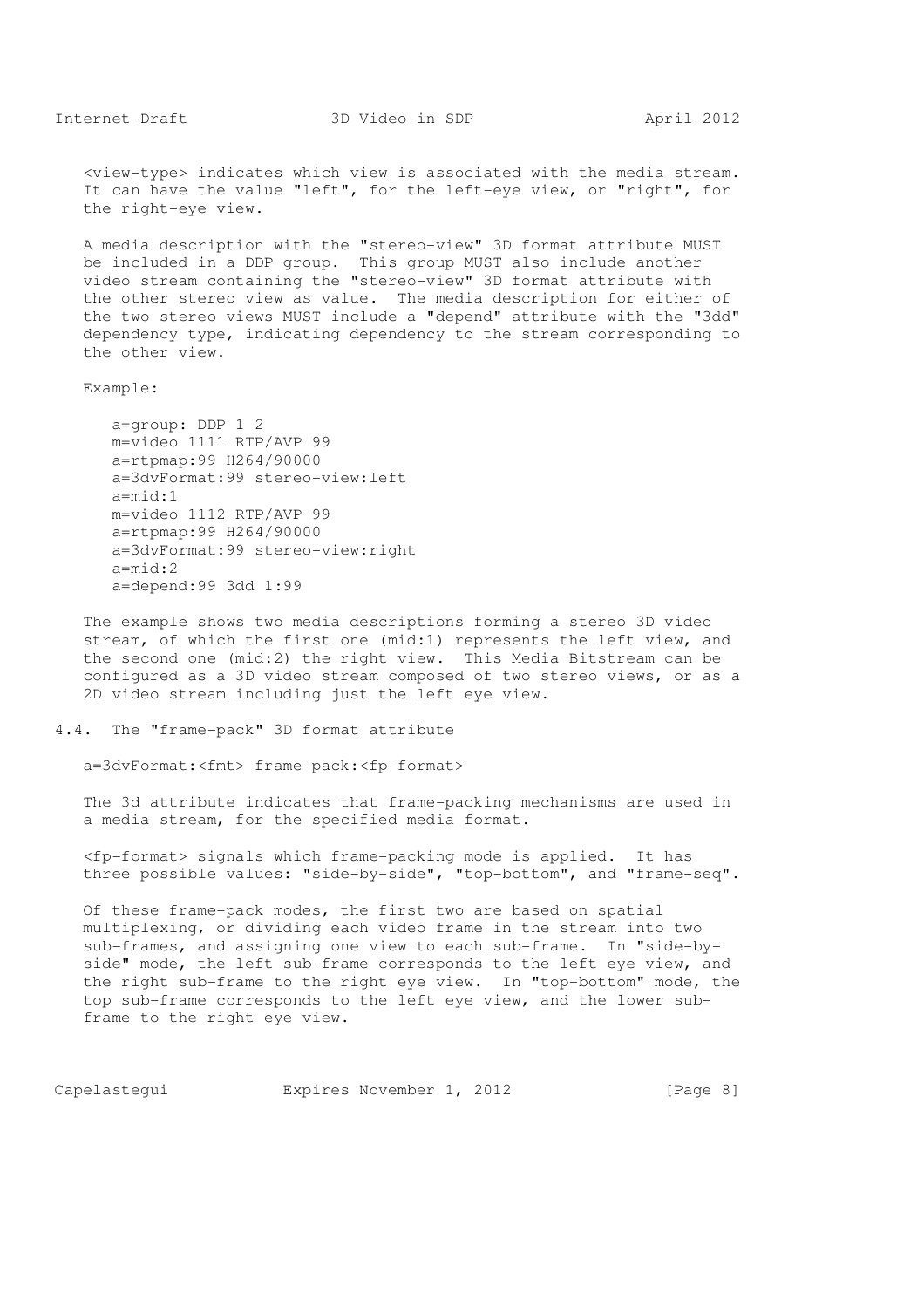On the "frame-seq" (frame sequential) frame-packing mode, time multiplexing is used, so that half the video frames in a stream correspond to the left eye view, and the other half to the right eye view, in alternating order. In order to identify which frame corresponds to each view, additional signalling is required; in H.264/AVC video streams, this is achieved through supplemental enhancement information (SEI) metadata [ITU-T H.264].

5. Usage with SDP offer/answer model

 When the extensions defined in this specification are used in the SDP offer/answer model [RFC3264], the following rules apply.

 The offerer MAY include more than one "3dvFormat" attribute per media description, and the values of these "3dvFormat" can be different or duplicated. However, each media format MUST NOT have more than one "3dvFormat" attribute.

 If the offerer includes a 3D video stream composed of more than one media description, all media descriptions in the stream MUST be included in a DDP group. If the 3D video stream includes streams with 3D format attributes whose description specifies any stream requirements or mandatory dependencies, those requirements or dependencies MUST be respected. Each 3D video stream in the offer SHOULD have at least one Operation Point consisting on a single 2D video stream, as well as any number of Operation Points with 3D video.

 An answer MUST NOT include any "3dvFormat" attribute that is not present in the offer.

When a media format in an offered media description has a "3dvFormat" attribute, if the answer contains that media format it MUST also include the "3dvFormat" attribute, with the same parameters as the offer.

 To simplify the processing of 3D video configurations, when the answer includes a "3dvFormat" attribute in a media description, the same RTP payload type number used in the offer should also be used in the answer, and the answer MUST NOT include more than one media format for that media description.

 If the answerer understands the DDP semantics, it is necessary to take the "depend" attribute into consideration in the Offer/Answer procedure, as indicated in [RFC5583]

Capelastequi **Expires November 1, 2012** [Page 9]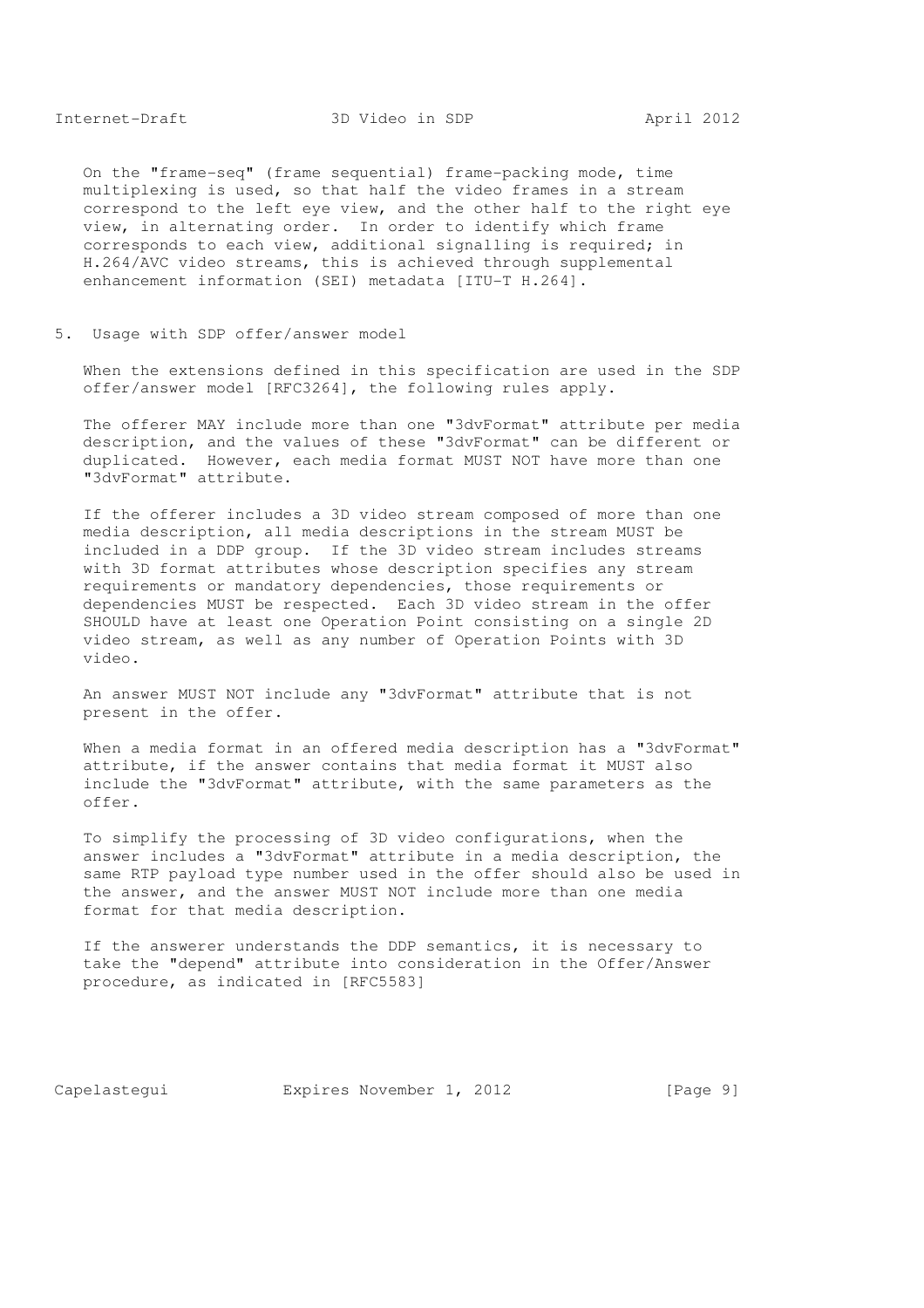## 5.1. Backward compatibility

 Depending on implementation, a node that does not understand DDP grouping or "3d" attributes SHOULD respond to an offer using this grouping or attributes either with a refusal to the request, or with an answer that ignores the grouping or 3D video format attributes.

 In case of a refused request, if the offerer has identified that the refusal of the request is caused by the use of 3D video, and it still wishes to initiate a session, it SHOULD generate a new offer without any 3D video streams.

 If the request is accepted but the answer is ignoring the grouping attribute, the "depend" attribute, or a "3dvFormat", it should be assumed that the answerer is unable to send or receive 3D video streams. If the offerer still wishes to initiate a session, it SHOULD generate a new offer without any 3D video streams. Alternatively, if the answer does not include more than a single video stream, the offerer MAY initiate the session without generating a new offer, and send and receive that stream as a 2D video stream.

## 6. Examples

 The following examples show SDP Offer/Answer exchanges for sessions with 3D video streams. Only the media descriptions and grouping attributes of the SDP are shown. For each example, two possible answers are considered: one in which the answering device is compatible with this specification, and one with a legacy answering device.

6.1. Example session with single 3D video option

 The example shows a session where the 3D video stream is transmitted over a single media stream, so no grouping or decoding dependencies are needed for the SDP. The calling user agent makes a SDP offer with 2 options for configuring the 3D video stream:

o 2D video stream

 o Single frame-packed video stream, with 2 views multiplexed side by-side

Offer SDP:

 m=video 1111 RTP/AVP 99 100 a=rtpmap:99 H264/90000

Capelastequi Expires November 1, 2012 [Page 10]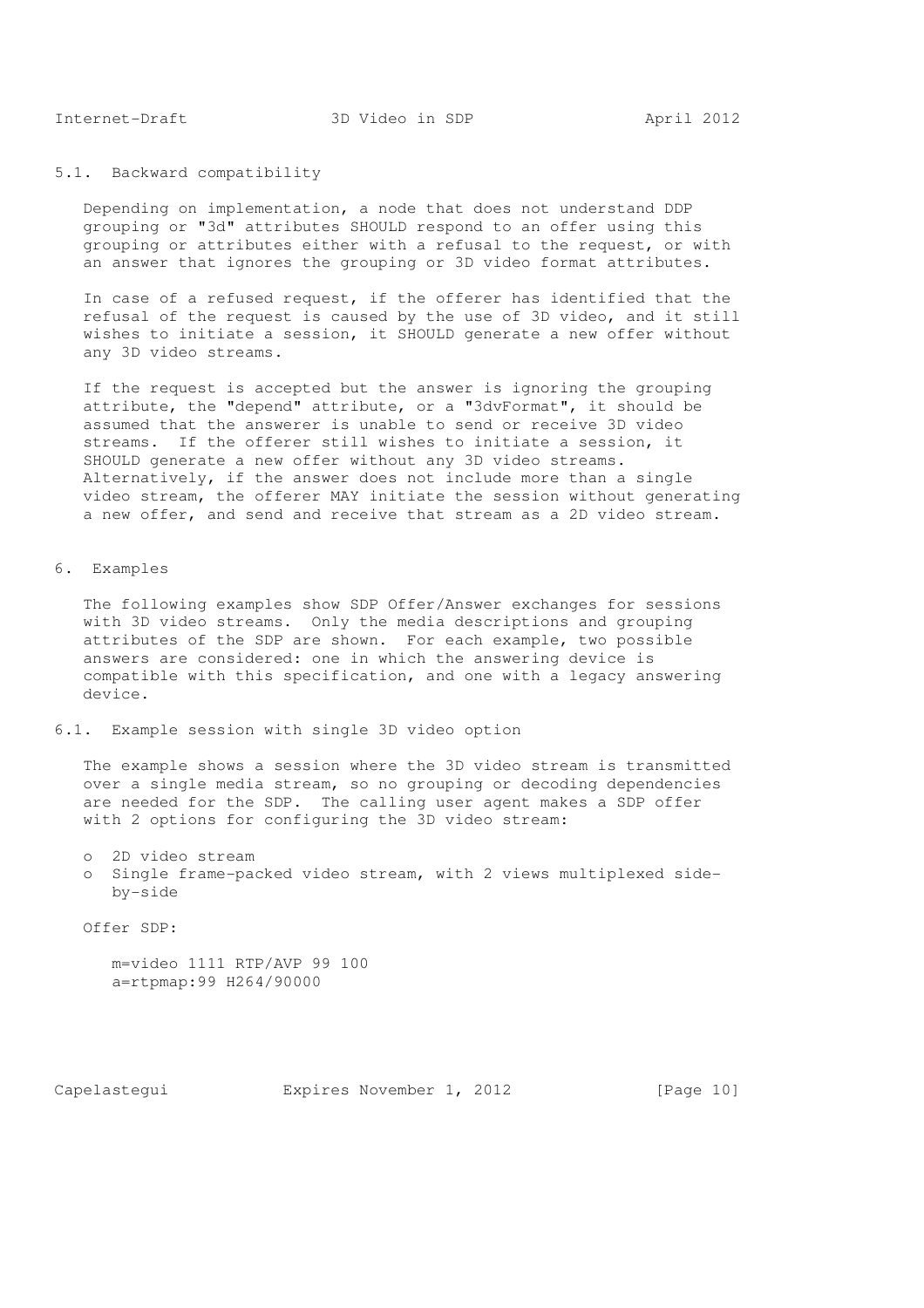a=rtpmap:100 H264/90000 a=3dvFormat:100 frame-pack:side-by-side

Answer SDP:

 m=video 2222 RTP/AVP 100 a=rtpmap:100 H264/90000 a=3dvFormat:100 frame-pack:side-by-side

 The initial offer includes a media description with two media formats, with one corresponding to a 2D video stream(payload type 99) and the other to a frame-packed 3D video stream (payload type 100). Of these, the answering device chooses the frame-packed media format.

Alternate Answer SDP (legacy device):

 m=video 2222 RTP/AVP 100 a=rtpmap:100 H264/90000

 If this SDP offer is received by a legacy device and the session is not rejected, the answer will ignore any 3D video format attributes. In this case, the offerer can initiate the session treating the selected media format as a 2D video stream.

6.2. Test Scenario: Multiple 3D options

 The example shows a session where the 3D video stream is transmitted over up to two media streams, and several options for the format of the 3D video stream are offered:

 o 2D video stream o Single frame-packed video stream, with 2 views multiplexed side by-side

o Single video stream including a depth map as metadata

- o 2 Simulcast streams, with video and depth map
- o 2 Simulcast streams, with 2 stereo views.

Offer SDP:

 a=group:DDP 1 2 m=video 1111 RTP/AVP 99 100 a=rtpmap:99 H264/90000 a=3dvFormat:99 stereo-view:left a=rtpmap:100 H264/90000 a=3dvFormat:100 frame-pack:side-by-side a=mid:1

Capelastequi Expires November 1, 2012 [Page 11]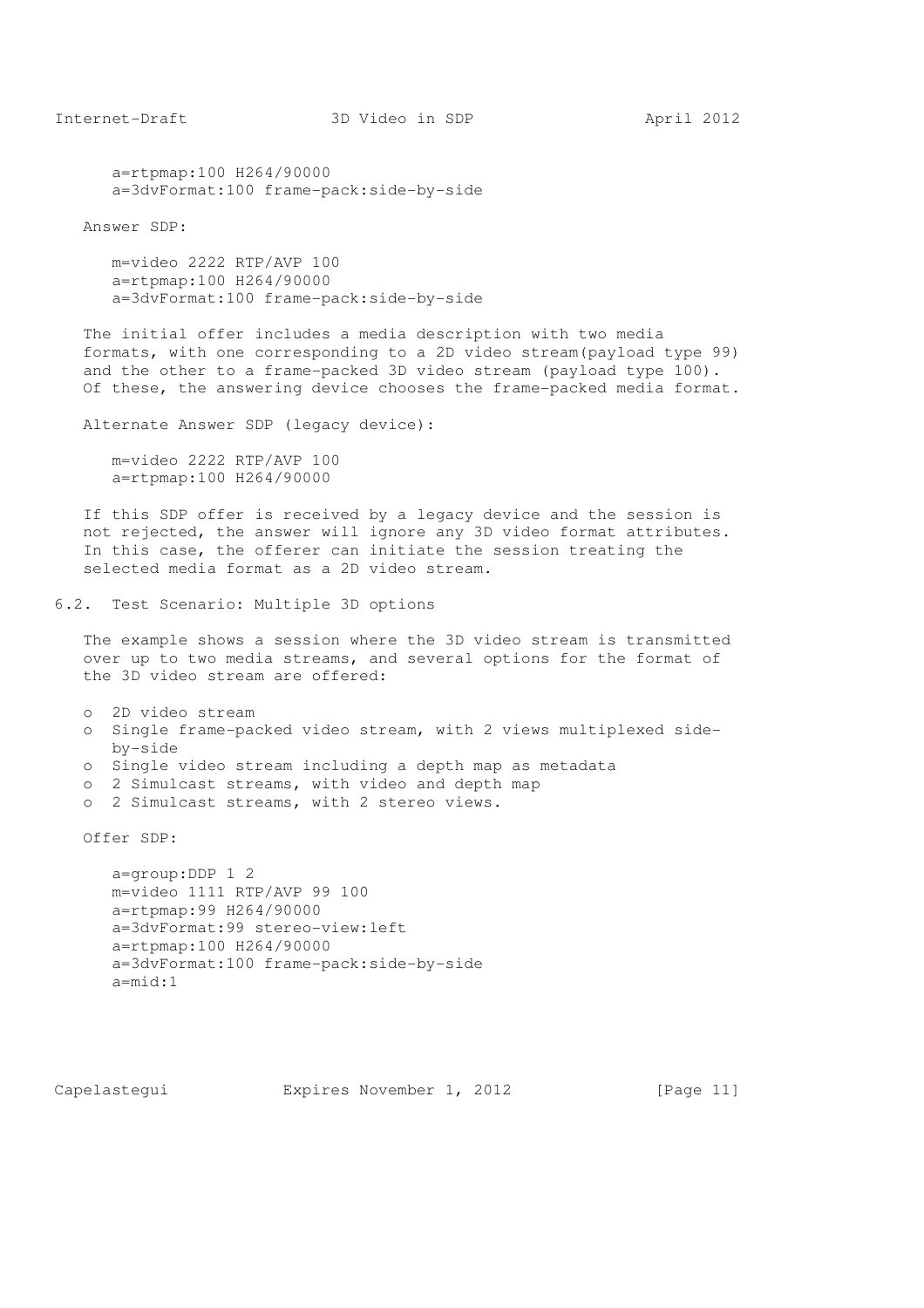m=video 1112 RTP/AVP 99 100 101 a=rtpmap:99 H264/90000 a=3dvFormat:99 depth-map-metadata:1 a=rtpmap:100 H264/90000 a=3dvFormat:100 depth-map-simulcast:1 a=rtpmap:101 H264/90000 a=3dvFormat:101 stereo-view:right a=mid:2 a=depend:99 3dd 1:99; 100 3dd 1:99; 101 3dd 1:99

Answer SDP:

 a=group:DDP 1 2 m=video 2222 RTP/AVP 99 a=rtpmap:99 H264/90000 a=3d:99 stereo-view:left  $a = m \cdot d \cdot 1$  m=video 2223 RTP/AVP 102 a=rtpmap:101 H264/90000 a=3d:101 stereo-view:right a=mid:2 a=depend:101 3dd 1:99

 The initial offer includes two media descriptions, the first of which (mid 1) can be transmitted independently, either as a 2D video stream (payload type 99) or as a frame-packed 3D stream (payload type 100). The second media description (mid 2), on the other hand, depends on the first one for all its media formats, and can be configured as a depth map transmitted as metadata (payload type 99), as a simulcast depth map stream (payload type 100), or as a right-eye stereo view (payload-type 101). The answering device chooses the configuration with 2 simulcast stereo views.

Alternate Answer SDP (legacy device)

 m=video 2222 RTP/AVP 99 a=rtpmap:99 H264/90000 m=video 0 RTP/AVP 102 a=rtpmap:101 H264/90000

 If this SDP offer is received by a legacy device and the session is not rejected, the answer will ignore any 3D video format attributes, as well as the grouping and dependency attributes. In the example above, the answering device has selected a media format for the first video stream, and disabled the second video stream. In this case, the offerer can initiate the session treating the selected media format as a 2D video stream. If the second video stream had not been disabled, the offerer should send a new offer with a single video

Capelastequi **Expires November 1, 2012** [Page 12]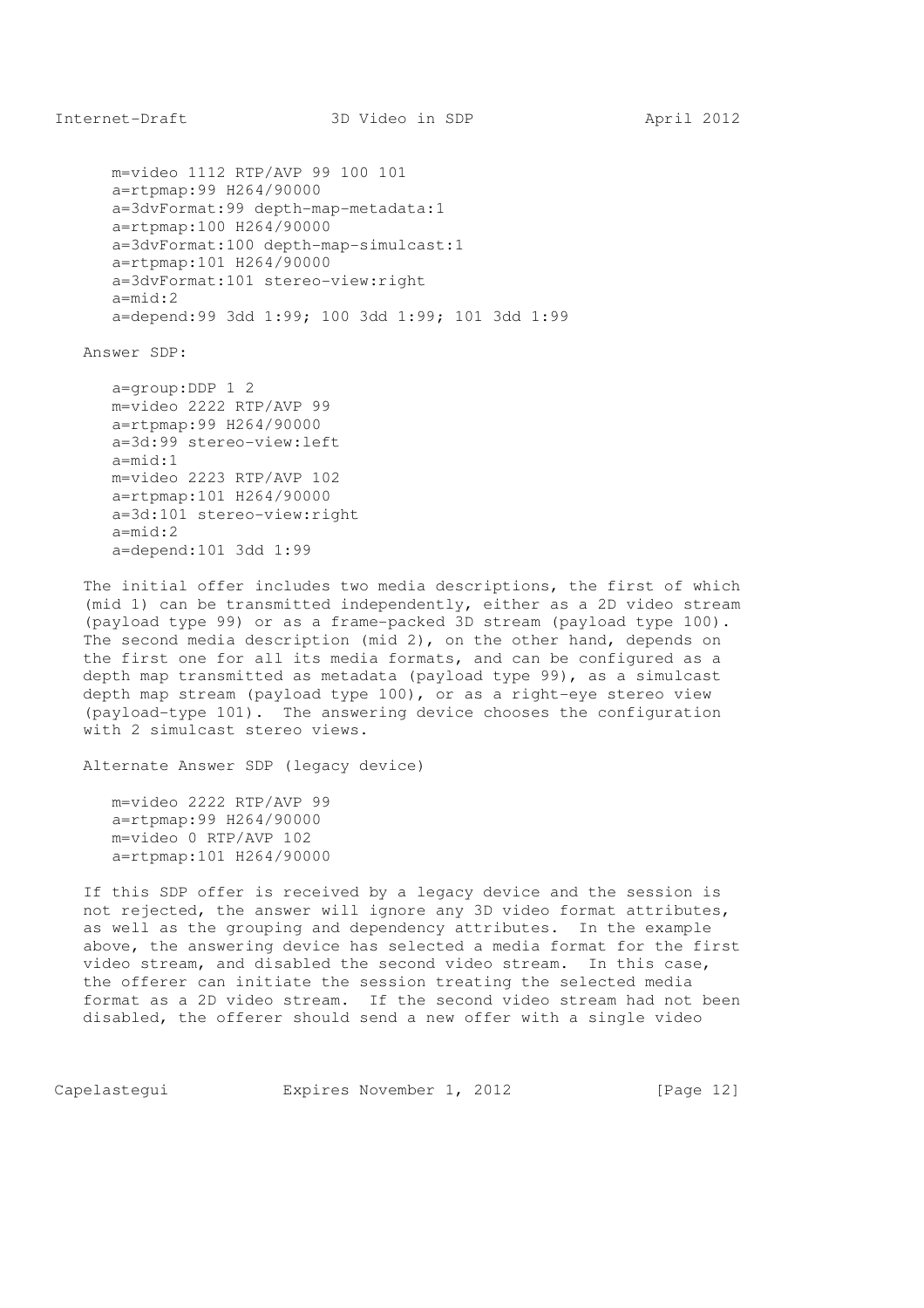stream.

7. Formal Grammar

 The 3d attributes defined in this document use the following Augmented Backus-Naur Form (ABNF) [RFC5234] grammar.

7.1. "3dvFormat media attribute

 3dvformat-attribute = "a=3dvFormat:" fmt SP 3dvf-type ; fmt is described in [RFC4566] ; fmt is media format (usually RTP payload type)

3dvf-type= depth-scast / depth-meta / st-view / f-pack

7.2. "depth-map-simulcast" 3D format attribute

 depth-scast = "depth-map-simulcast:" identification-tag ; identification-tag is defined in [RFC5888]

7.3. "depth-map-metadata" 3D format attribute

 depth-meta = "depth-map-metadata:" identification-tag ; identification-tag is defined in [RFC5888]

7.4. "stereo-view" 3D format attribute

 st-view = "stereo-view:" view-type view-type= "left" / "right"

7.5. "frame-pack" 3D format attribute

 f-pack = "frame-pack:" fp-format fp-format= "side-by-side" / "top-bottom" / "frame-seq"

8. Security Considerations

No security issues have been identified for this specification.

9. IANA Considerations

 The following contact information shall be used for all registrations included here:

Capelastequi **Expires November 1, 2012** [Page 13]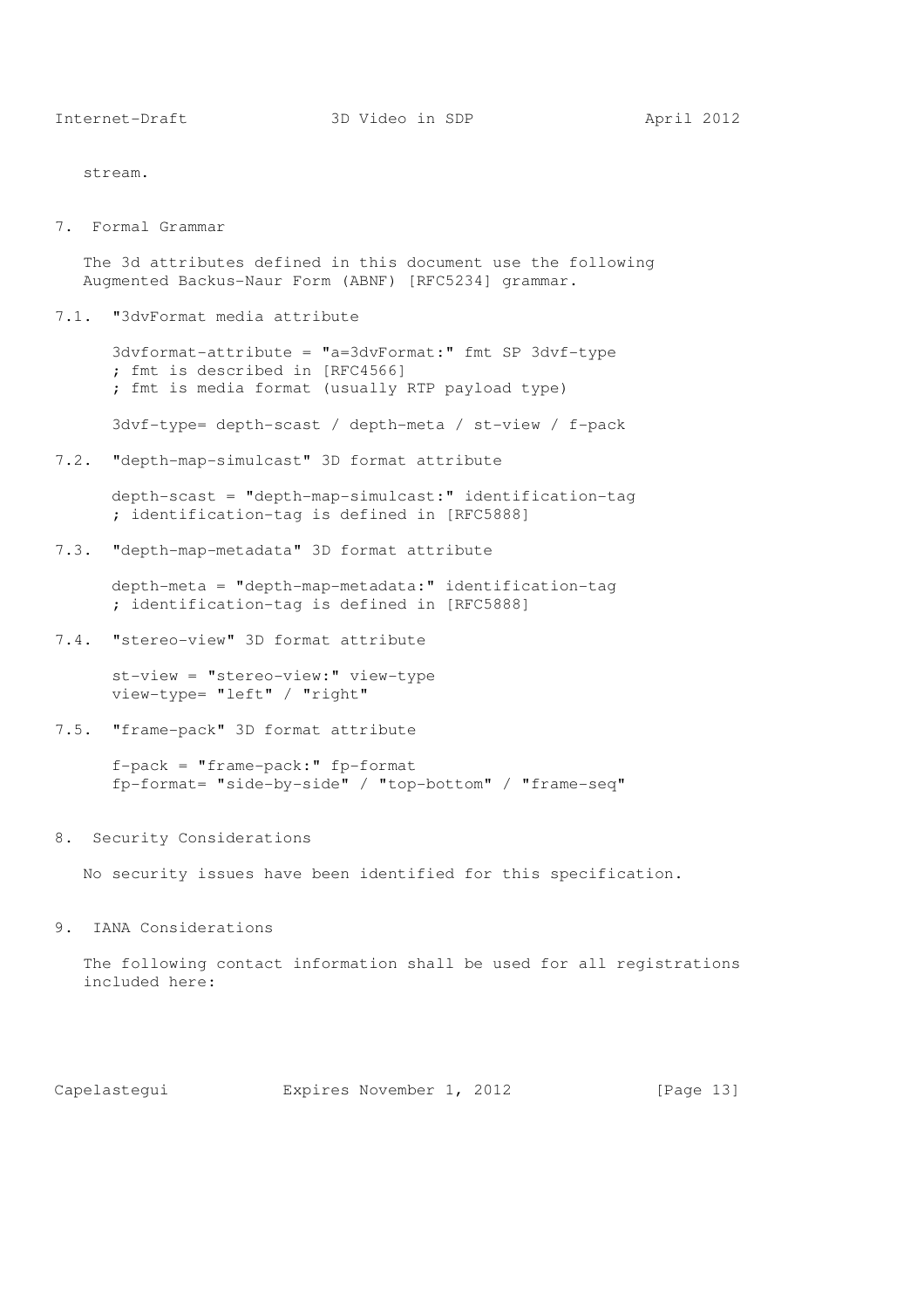Contact: Pedro Capelastegui email: Capelastegui@dit.upm.es tel: +34 915 49 57 00 ext. 3024

 This document defines the following new semantics for the "depend" SDP attribute. The semantics are registered by IANA under "depend" SDP Attribute Values under "Session Description Protocol (SDP) Parameters":

| Token | Semantics           | Reference |
|-------|---------------------|-----------|
|       |                     |           |
| 344   | 3D video dependency | THIS DOC1 |

 This document defines a new media-level SDP attribute, "3dvFormat". The attribute is registered by IANA under "Session Description Protocol (SDP) Parameters" under "att-field (media level only)".

| Attribute name:     | 3dvFormat                                 |
|---------------------|-------------------------------------------|
| Long form:          | 3D video format                           |
| Type of name:       | att-field                                 |
| Type of attribute:  | media level only                          |
| Subject to charset: | no                                        |
| Purpose:            | [THIS DOCUMENT]                           |
| Reference:          | [THIS DOCUMENT]                           |
| Values:             | see this document and registrations below |

 Parameters of the "3dvFormat" SDP attribute MUST be registered under IANA following the "Specification Required" policy [RFC5226]. This document creates a new IANA registry called [REF-1] within the "Session Description Protocol (SDP) Parameters" registry, for that purpose.

The initial entries in the registry are shown below.

| Token               | Description                  | Reference  |
|---------------------|------------------------------|------------|
| depth-map-simulcast | depth map as separate stream | [THIS DOC] |
| depth-map-metadata  | depth map as metadata        | [THIS DOC] |
| stereo-view         | left or right stereo view    | [THIS DOC] |
| frame-pack          | frame-packed video stream    | [THIS DOC] |
|                     |                              |            |

10. Normative References

[HDMIv1.4a]

HDMI, "HDMI Specification Version 1.4a", March 2010.

Capelastegui Expires November 1, 2012 [Page 14]